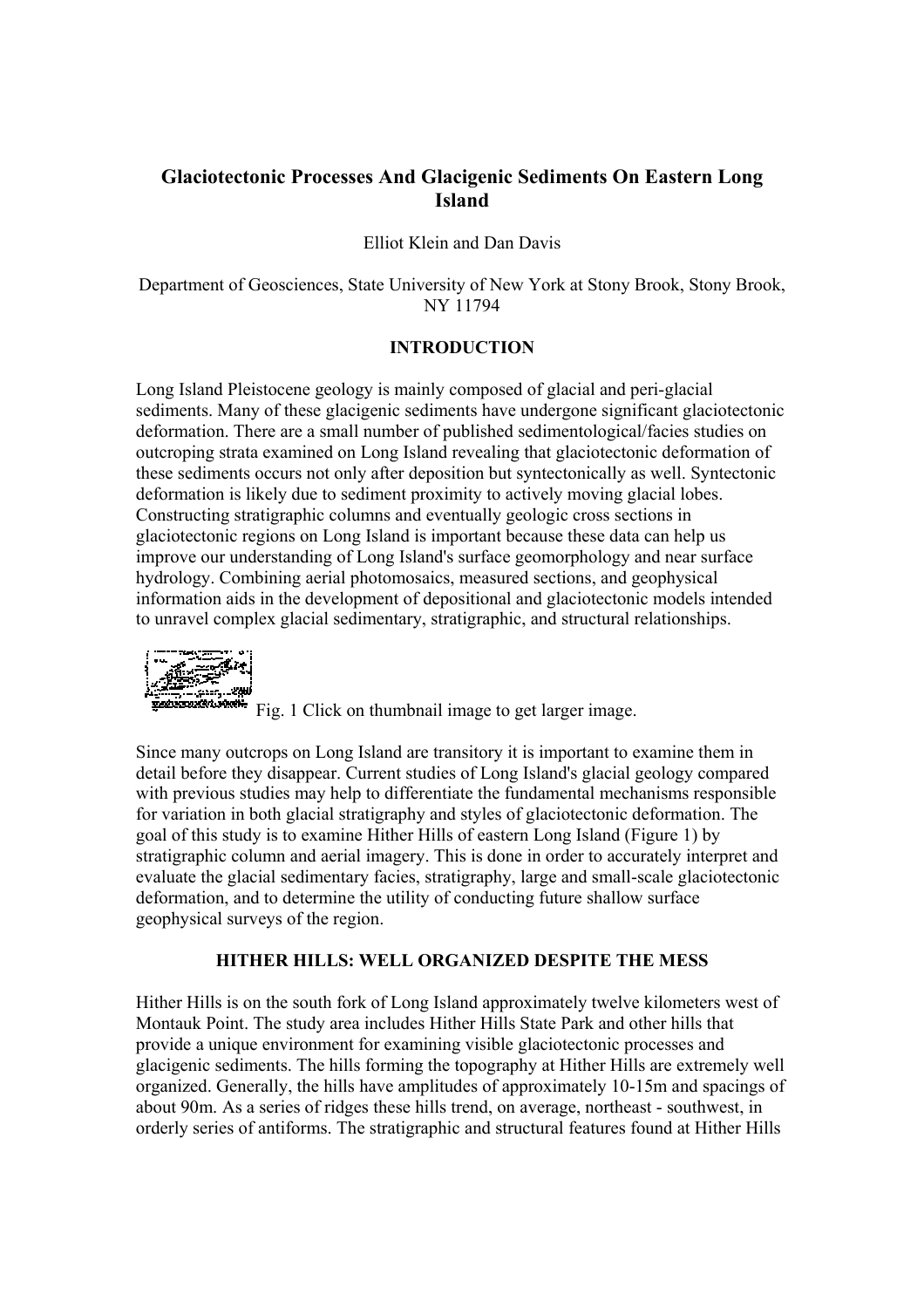are highly complex. Through numerous field trips during the summer of 1998, we found appreciable evidence of structural deformation exposed in a sea cliff along the region's northern coast (Figure 2). This photomosaic depicts folding in beds of very poorly sorted, unconsolidated sands and gravels. Since the region is a relatively recent glacial formation, the structural features in the glaciotectonic areas are believed to coincide closely with topography. The locations of three stratigraphic columns shown on a smallscale topographic map indicate where sedimentary facies were measured in the sea cliffs along the northeast coast of the region (Figure 3).



We found numerous complicated small folds along the entire north coast of Hither Hills. A small anticline superimposed with centimeter to meter scale size folding and faulting within the structural core became the subject for a detailed stratigraphic column (Figure) 4). The facies recorded in the sea cliff contain glacigenic sediments including glacial diamicts and a 10cm thick folded clay layer. Glacial diamicts exist in at least two distinct stratigraphic units within the sea cliff. The lower diamict unit forms the base of a weak hill structure and appears to be intensely folded and severely deformed. The upper diamict unit caps the lower glaciated stratigraphy. Diamicts are a broad mix of particle sizes ranging from mud to boulder all incorporated into a poorly sorted matrix. Diamict deposition found at Hither Hills can provide important clues for interpreting glacigenic deposition and glaciotectonic processes. The diamict unit at the base of the sea cliff appears to be a subglacial basal till deposit. The remainder of the stratigraphic layers and the hill formations themselves appear to be the result of proglacial deformation with subglacial deformation only occurring very early in the depositional history of the area.

Initially, we speculated that the large multi-hill thrusted structures found at Hither Hills formed within small-scale thin-skinned fold-and-thrust belts, pushed by the glacier. This type of proglacial deformation can result in the formation of large thrust moraine complexes like those seen in Hither Hills. In this small-scale thin-skinned fold-and-thrust belt scenario, the stratigraphy found in each hill set should be similar from hill to hill, but we find consistently that this is not the case.

Two nearby stratigraphic columns (at 'Rocky Point' and 'the dominant hill structure' in Figure 3) record substantial lateral variation in the thickness and arrangement of sedimentary facies, suggesting episodes of significant syntectonic deposition during active glaciotectonic periods (Figure 5). One hundred meters to the southeast of the small anticline, at 'Rocky Point' (Figure 5b), the diamict appear three times thicker than the diamict recorded at the small anticline (Figure 5a). The stratigraphic column measured at the dominant hill (Figure 5c) of the region just another one hundred and thirty meters to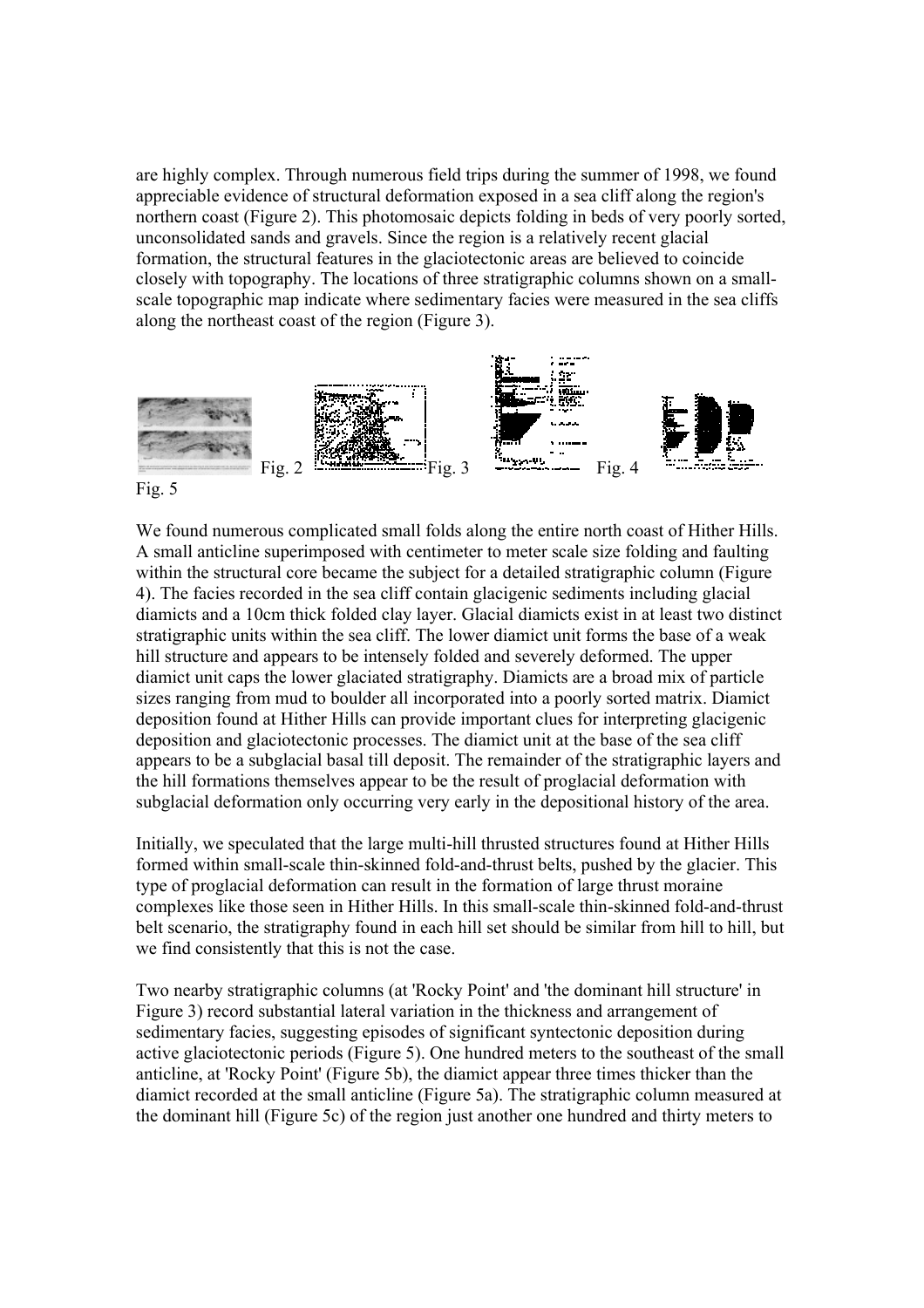the southeast of 'Rocky Point", exhibits a thick gravel and sand layer beneath the lower diamict unit. The diamict deposit in the lower unit is roughly twice as thick as the diamicts recorded at the small anticline. These lateral variations in the stratigraphy over distances on the order of tens of meters suggest separate glacial advances, probably seasonal, rather than one prolonged glacial advance.

## **SIMPLIFIED HILL FORMS MODELS FOR GLACIOTECTONIC REGIONS**

There are two simple ways to make glaciotectonic hill forms. One is the small-scale foldand-thrust belt schematically illustrated as a glacial lobe steadily advancing much like an oversized bulldozer blade pushing through loose sediments (Figure 6). The largest hill of the hills forms first and is most proximal to the glacial lobe. Each subsequent hill is more distal to the glacial lobe and forms later in time than the each previously formed hill. Eventually the cross-sectional shape approaches a critical taper.



Annual push moraines, according to [Aber, et al., 1989] and [Boulton, 1986] are also suspected to be play a large role in hill formations in many glaciotectonic regions (Figure 7). Annual pushes or surges of the icesheet provide the stress necessary to shorten or extend nearby landforms and allow for substantial variation in depositional environments. The 10cm thick folded layer recorded in the stratigraphic column of the small anticline probably formed during glacial lobe retreat. A nearby hill probably acted as a barrier to melt water allowing a shallow lake to form.

### **DISCUSION**

Since the present day topography of Hither Hills was likely created by an annual (or, at least, semi-periodic) push in the Pleistocene, this area might be analogous to Iceland's modern glacial environment. In Iceland, hill structures were made by the Breidamerkurjokull ice sheet and were recorded earlier this century by Boulton. The smaller Icelandic structures are similar to the structures found at Hither Hills. A productive way to examine the jumbled glacial sediments and glaciotectonic process at Hither Hills incorporates stratigraphic and structural analysis of the region by a variety of geophysical methods. For instance, shallow surface seismic reflection and refraction surveys could image folds and faults along with major sedimentary facies changes above and below clay layering. Ground penetrating radar can image the top surface of a folding clay layer along with the sediments above that layer. In addition, ground penetrating radar can image sediments down to the water table in areas of Hither Hills where there are no clay layers present.

### **SUMMARY AND CONCLUSION**